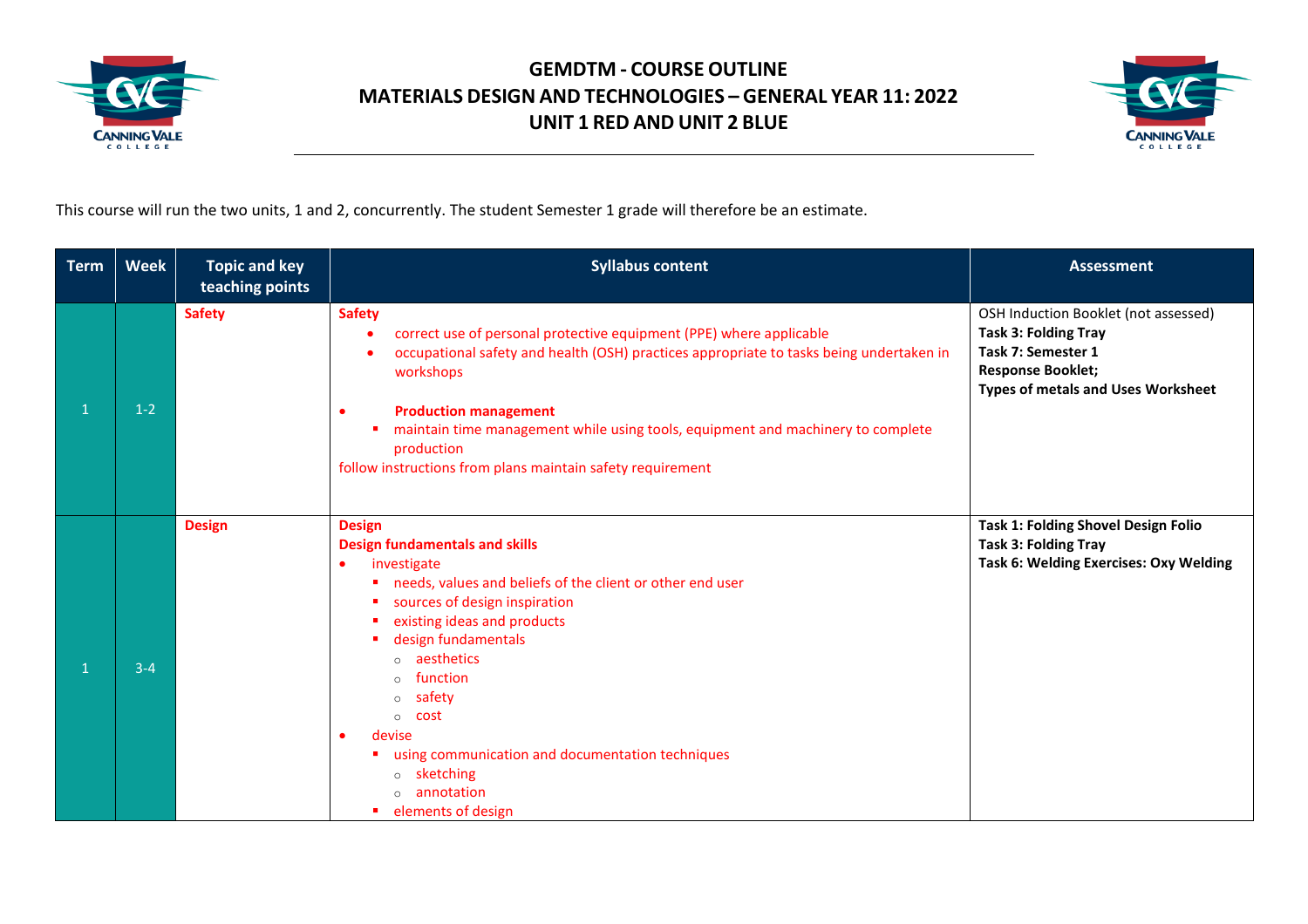



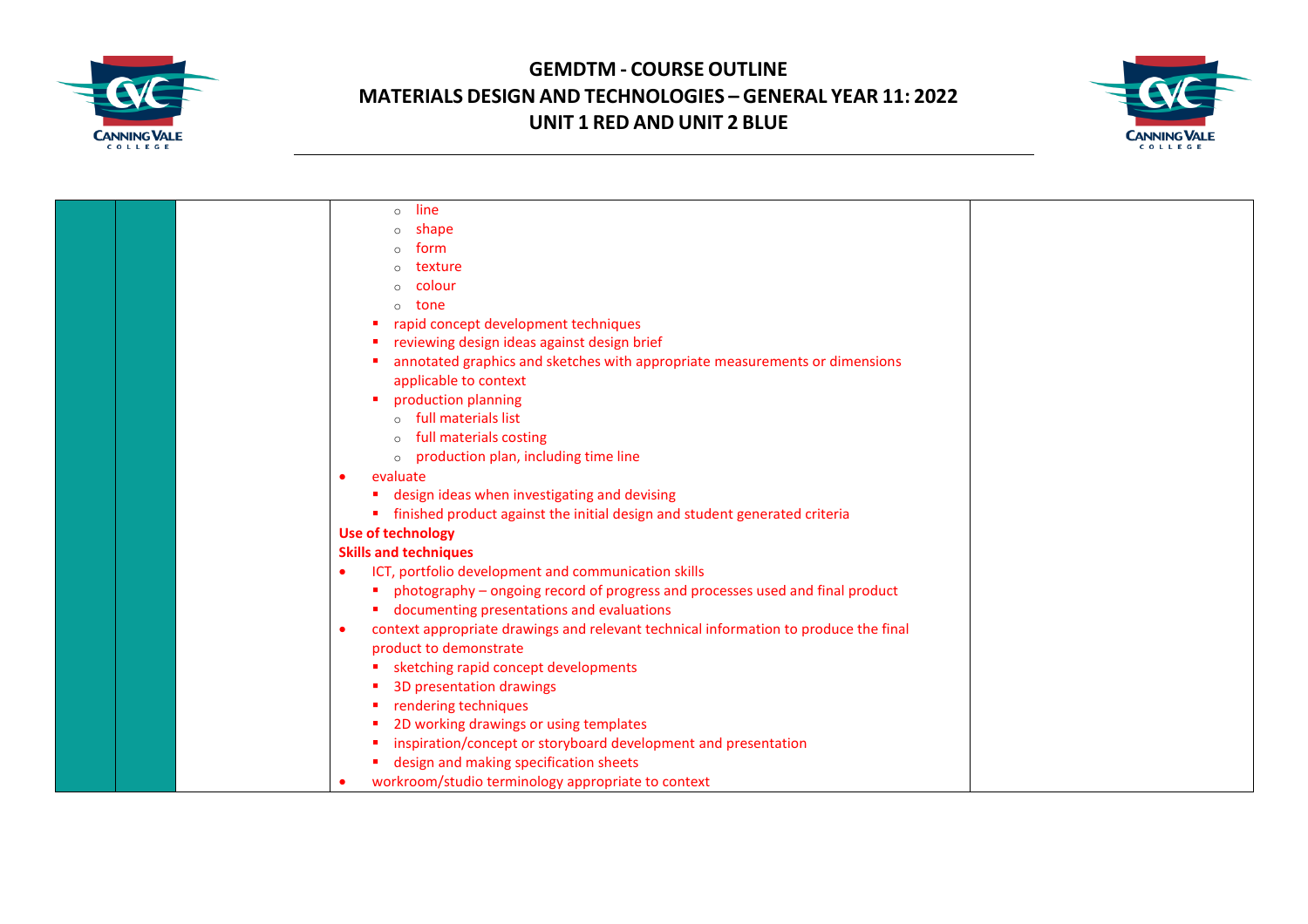



|          | select appropriate materials and calculate the quantities of materials required to complete<br>the project |                               |
|----------|------------------------------------------------------------------------------------------------------------|-------------------------------|
|          | with supervision, operate machinery and tools appropriate to context<br>$\bullet$                          |                               |
|          | <b>Production management</b>                                                                               |                               |
|          | production plan<br>$\bullet$                                                                               |                               |
|          | maintain a production plan                                                                                 |                               |
|          | maintain time management while using tools, equipment and machinery to complete                            |                               |
|          | production                                                                                                 |                               |
|          | $\circ$ follow instructions from plans                                                                     |                               |
|          | o maintain safety requirements                                                                             |                               |
|          | record changes to materials lists or costing<br>٠                                                          |                               |
|          | record regular journal/diary entries ongoing evaluation techniques: diary, journal or portfolio            |                               |
|          | notes and use of photography to record ongoing progress/decision changes made to the project               |                               |
|          | <b>Safety</b>                                                                                              |                               |
|          | correct use of personal protective equipment (PPE) where applicable<br>$\bullet$                           |                               |
|          | occupational safety and health (OSH) practices appropriate to tasks being undertaken in<br>$\bullet$       |                               |
|          | workshops                                                                                                  |                               |
|          | <b>Nature and properties of Materials</b>                                                                  |                               |
|          | Permanent and non-permanent fixings                                                                        |                               |
|          | <b>Safety</b>                                                                                              | <b>Task 4: Folding Shovel</b> |
|          | correct use of personal protective equipment (PPE) where applicable<br>$\bullet$                           |                               |
|          | occupational safety and health (OSH) practices appropriate to tasks being undertaken in<br>$\bullet$       |                               |
|          | workshops                                                                                                  |                               |
|          | <b>Use of technology</b>                                                                                   |                               |
|          | <b>Skills and techniques</b>                                                                               |                               |
| $5 - 10$ | read and correctly interpret plans/patterns/templates<br>$\bullet$                                         |                               |
|          | use appropriate conventions and workroom terminology<br>$\bullet$                                          |                               |
|          | select and apply appropriate and accurate marking out tools and techniques<br>$\bullet$                    |                               |
|          | apply skills in using a range of tools for sheet metal fabrication<br>$\bullet$                            |                               |
|          | apply skills in using a range of tools and machinery, including safe machine operation<br>$\bullet$        |                               |
|          | correct use of machine speeds and cutting fluids<br>$\bullet$                                              |                               |
|          | cutting patterns or shapes using gas or electric cutting equipment                                         |                               |
|          |                                                                                                            |                               |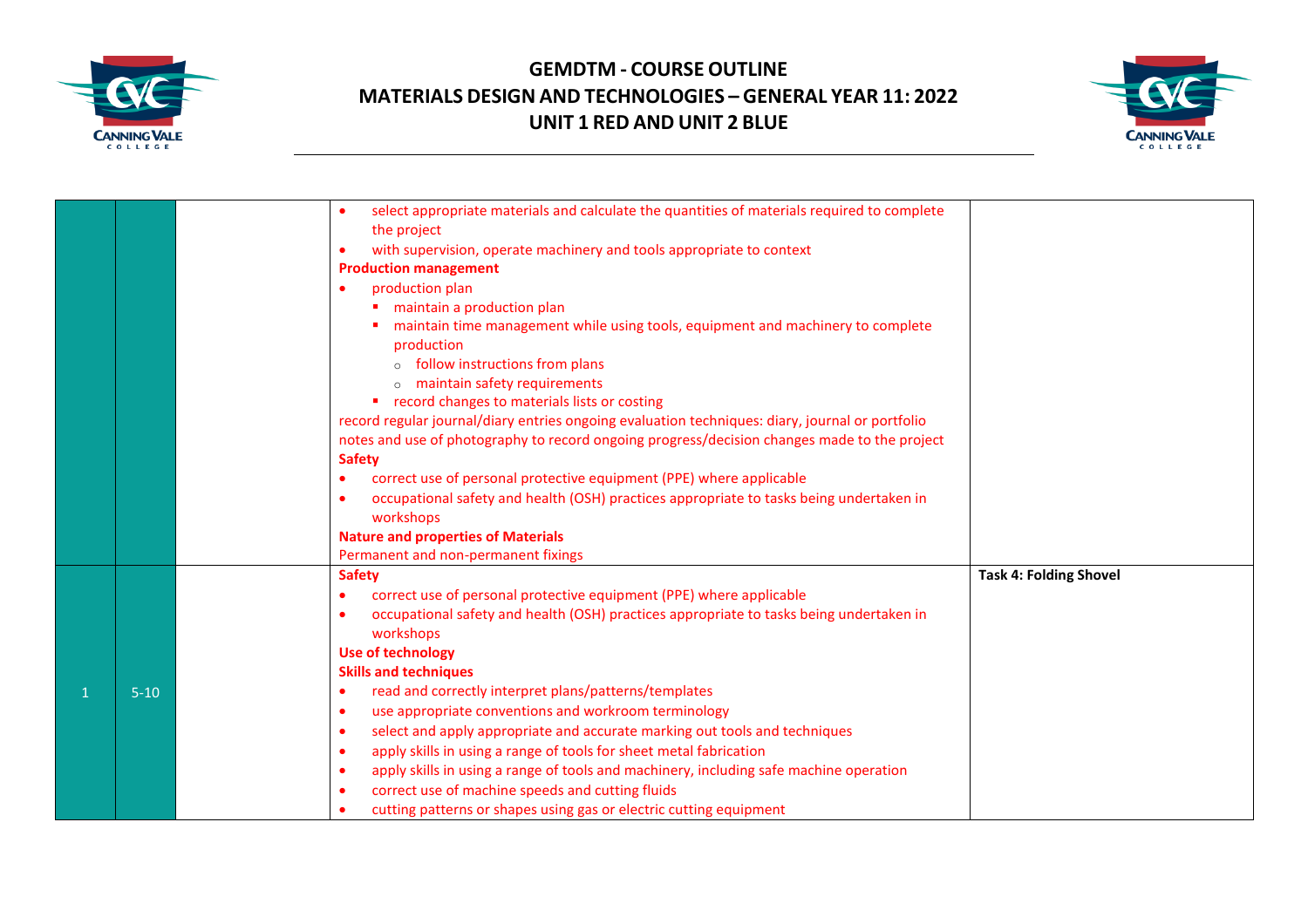



|                |         |                  | $\bullet$<br>$\bullet$<br>$\bullet$<br>apply different metal finishes<br>$\bullet$                                                                                                                                 | perform cold and hot forming of metal shapes<br>use permanent joining and non-permanent fixing of metals<br>use fixed or hand held grinding tools<br>demonstrate workshop clean up procedures                                                                                                                                                                                                                                               |                                                                                                                                                       |                                                                                                                            |
|----------------|---------|------------------|--------------------------------------------------------------------------------------------------------------------------------------------------------------------------------------------------------------------|---------------------------------------------------------------------------------------------------------------------------------------------------------------------------------------------------------------------------------------------------------------------------------------------------------------------------------------------------------------------------------------------------------------------------------------------|-------------------------------------------------------------------------------------------------------------------------------------------------------|----------------------------------------------------------------------------------------------------------------------------|
| $\mathcal{P}$  | $1 - 2$ | <b>Materials</b> | <b>Materials</b><br>$\bullet$<br>$\bullet$<br>$\bullet$<br>properties and workability<br>wire<br>$\blacksquare$ rod<br>flat<br>۰.<br>square<br>abrasives<br><b>adhesives</b><br>$\bullet$<br>painted<br>galvanised | <b>Nature and properties of materials</b><br>identification of origins of common ferrous and non-ferrous metals<br>identification of common metal sections<br>• hexagonal<br>octagonal bar<br>sheet<br>٠.<br>plate<br>identification of common associated materials used with metal<br>permanent and non-permanent fixings<br>identification of different metal finishes from the following range of finishes<br>plastic or powder coatings | classification of the properties of common ferrous and non-ferrous metals by weld<br>round tube<br>square tube<br>rectangular hollow section<br>angle | <b>Task 4: Folding Shovel</b><br>Task 7: Semester 1<br><b>Response Booklet;</b><br><b>Recycling of metals</b><br>Worksheet |
| $\overline{2}$ | $3 - 5$ | <b>Safety</b>    | <b>Safety</b><br>workshops<br><b>Production management</b>                                                                                                                                                         | correct use of personal protective equipment (PPE) where applicable                                                                                                                                                                                                                                                                                                                                                                         | occupational safety and health (OSH) practices appropriate to tasks being undertaken in                                                               | <b>Task 4: Folding Shovel</b><br><b>Task 6: Welding Exercises: MIG Welding</b>                                             |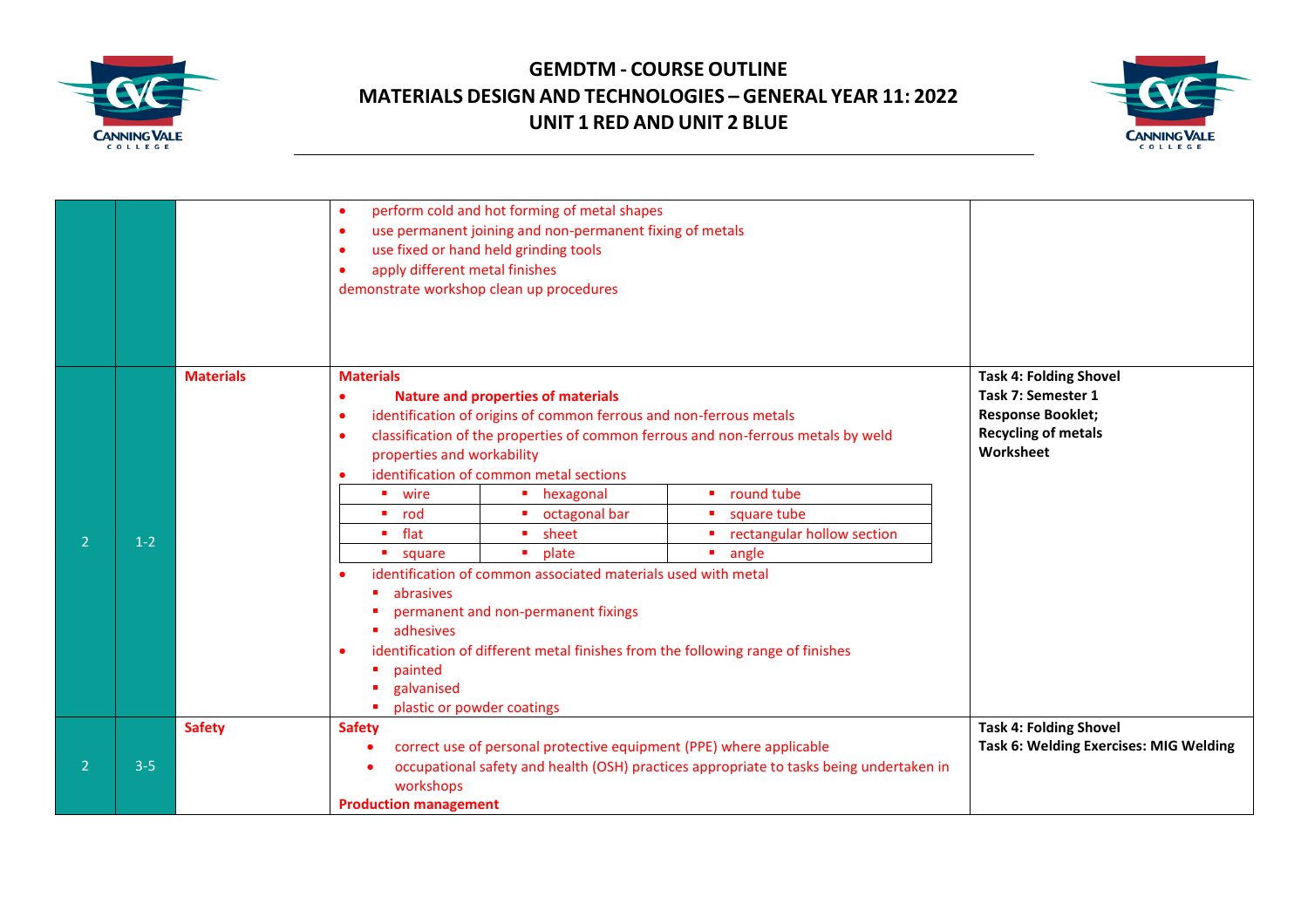



|         |               | production plan                                                                            |                          |
|---------|---------------|--------------------------------------------------------------------------------------------|--------------------------|
|         |               | maintain a production plan                                                                 |                          |
|         |               | maintain time management while using tools, equipment and machinery to complete            |                          |
|         |               | production                                                                                 |                          |
|         |               | $\circ$ follow instructions from plans                                                     |                          |
|         |               | o maintain safety requirements                                                             |                          |
|         |               | record changes to materials lists or costing                                               |                          |
|         |               | " record regular journal/diary entries                                                     |                          |
|         |               | ongoing evaluation techniques: diary, journal or portfolio notes and use of photography to |                          |
|         |               | record ongoing progress/decision changes made to the project                               |                          |
|         |               | <b>Nature and properties of Materials</b>                                                  |                          |
|         |               | Permanent and non-permanent fixings                                                        |                          |
|         | <b>Design</b> | <b>Design</b>                                                                              | Task 2: BBQ Design Folio |
|         |               | <b>Design fundamentals and skills</b>                                                      |                          |
|         |               | investigate<br>٠                                                                           |                          |
|         |               | " needs, values and beliefs of the designer/developer                                      |                          |
|         |               | design fundamentals                                                                        |                          |
|         |               | o aesthetics - appearance, form                                                            |                          |
|         |               | function - purpose, use<br>$\circ$                                                         |                          |
|         |               | safety - safe design concepts<br>$\circ$                                                   |                          |
|         |               | cost - comparison with commercial products<br>$\circ$                                      |                          |
|         |               | similar and alternate existing ideas and products using a variety of sources:              |                          |
| $6 - 7$ |               | sources of design inspiration - aesthetic and functional features                          |                          |
|         |               | performance criteria related to aesthetics and function<br>$\circ$                         |                          |
|         |               | devise<br>$\bullet$                                                                        |                          |
|         |               | communication and documentation techniques                                                 |                          |
|         |               | sketching<br>$\circ$                                                                       |                          |
|         |               | annotating<br>$\circ$                                                                      |                          |
|         |               | ICT or manual presentation skills to create solutions incorporating:                       |                          |
|         |               | elements of design - line, shape, form, texture, colour, tone                              |                          |
|         |               | o rapid concept development techniques                                                     |                          |
|         |               | review of design ideas against design brief and performance criteria                       |                          |
|         |               |                                                                                            |                          |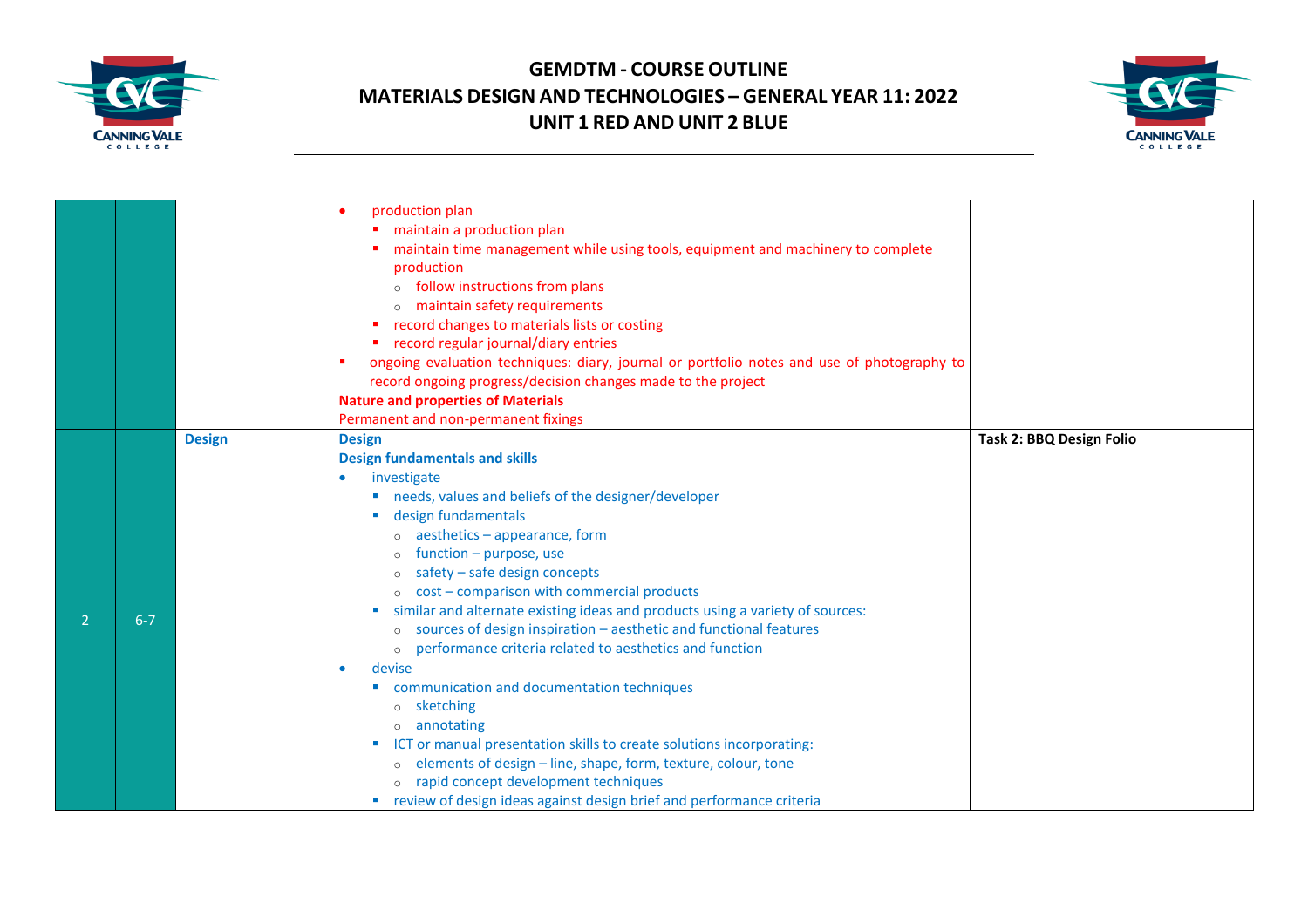



|  | design solution, using annotated hand drawings or computer generated drawings with                      |  |
|--|---------------------------------------------------------------------------------------------------------|--|
|  | measurements or dimensions applicable to context                                                        |  |
|  | production planning:                                                                                    |  |
|  | o full materials list                                                                                   |  |
|  | full materials costing                                                                                  |  |
|  | production plan, including time line                                                                    |  |
|  | evaluate<br>$\bullet$                                                                                   |  |
|  | " production plan, journal or diary with supporting images                                              |  |
|  | finished product against the design brief, initial design and student-generated                         |  |
|  | performance criteria                                                                                    |  |
|  | <b>Use of technology</b>                                                                                |  |
|  | <b>Skills and techniques</b>                                                                            |  |
|  | ICT, portfolio development and communication skills                                                     |  |
|  | photography - ongoing record of progress and processes used and final product                           |  |
|  | " documenting presentations and evaluations                                                             |  |
|  | develop context appropriate drawings and relevant technical information to produce the<br>$\bullet$     |  |
|  | final product:                                                                                          |  |
|  | sketching rapid concept developments                                                                    |  |
|  | 2D working drawings or using templates                                                                  |  |
|  | inspiration/concept or storyboard development and presentation                                          |  |
|  | use workroom/studio terminology appropriate to context<br>$\bullet$                                     |  |
|  | select appropriate materials and calculate the correct amount required to order and<br>$\bullet$        |  |
|  | purchase materials to complete the project                                                              |  |
|  | operate machinery and tools appropriate to context<br>$\bullet$                                         |  |
|  | <b>Safety</b>                                                                                           |  |
|  | correct use of personal protective equipment (PPE) where applicable<br>$\bullet$                        |  |
|  | conduct risk assessment for using specific tools/machinery<br>$\bullet$                                 |  |
|  | demonstrate occupational safety and health practices appropriate to tasks being undertaken<br>$\bullet$ |  |
|  | in workshops                                                                                            |  |
|  | apply risk management strategies in the workshop/studio<br>$\bullet$                                    |  |
|  | recognise need and purpose of MSD (materials safety data) with regard to storage and                    |  |
|  | handling of hazardous substances and hazardous operations appropriate to situation                      |  |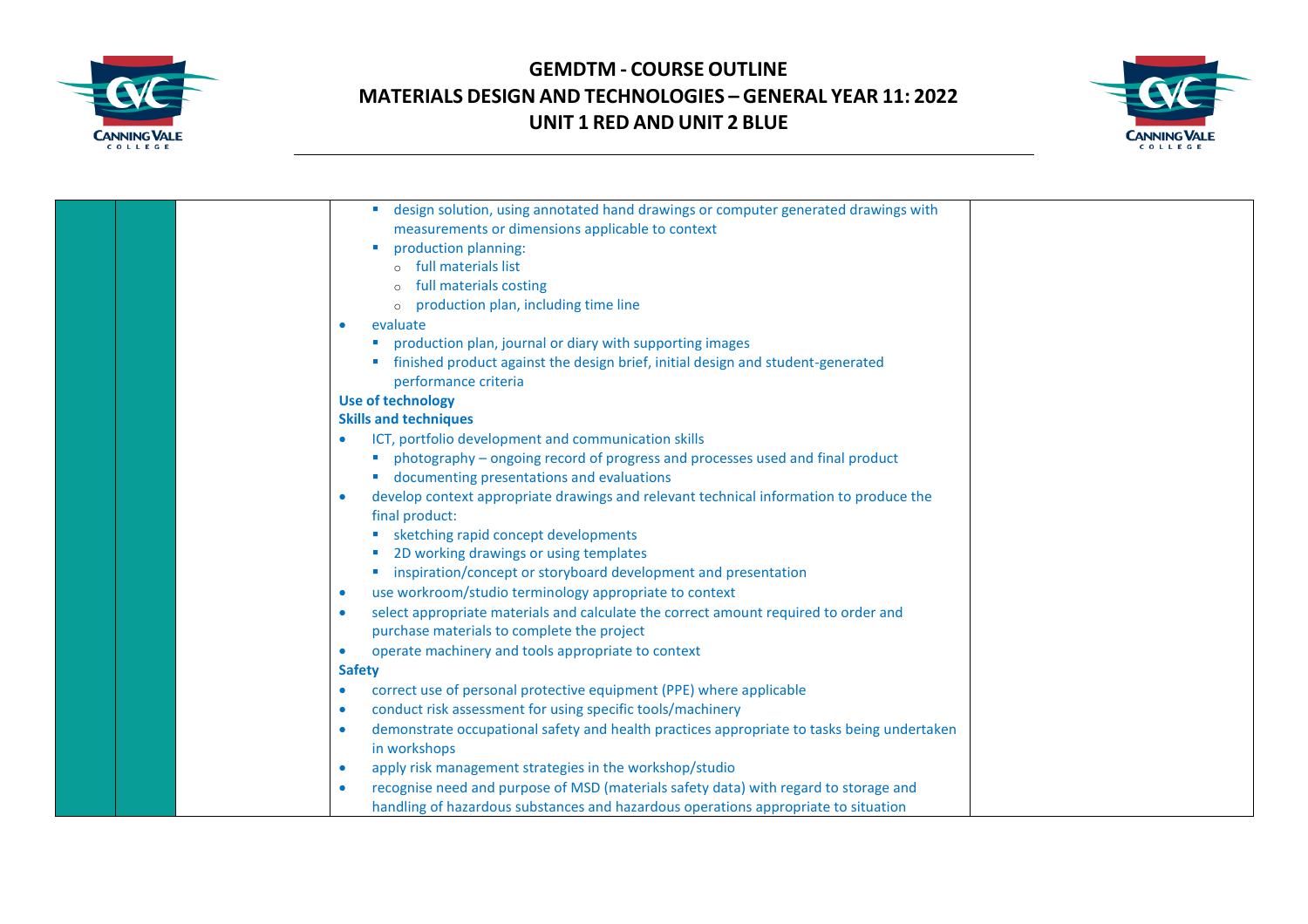



| <b>Production management</b><br>production plan<br>$\bullet$<br>■ maintain a production plan<br>maintain time management while using tools, equipment and machinery to complete<br>production<br>o adhere to sequential instructions<br>o apply safety and risk management<br>■ record changes to materials lists or costing<br>■ record regular journal/diary entries<br>use ongoing evaluation techniques: diary, journal or portfolio notes and use of photography<br>$\bullet$<br>to record ongoing progress/decision changes made to the project<br><b>Materials in context</b><br>impact of materials production processes on the workshop and the local environment; metal<br>$\bullet$<br>waste management, fumes, noise<br><b>Use of technology</b><br><b>Skills and techniques</b><br>correctly interpret and/or modify plans/patterns/templates<br>$\bullet$<br>use appropriate conventions and workshop terminology<br>$\bullet$<br>calculate orders and costing for solid materials and/or sheet materials<br>$\bullet$<br>apply appropriate and accurate marking out techniques<br>$\bullet$ |
|------------------------------------------------------------------------------------------------------------------------------------------------------------------------------------------------------------------------------------------------------------------------------------------------------------------------------------------------------------------------------------------------------------------------------------------------------------------------------------------------------------------------------------------------------------------------------------------------------------------------------------------------------------------------------------------------------------------------------------------------------------------------------------------------------------------------------------------------------------------------------------------------------------------------------------------------------------------------------------------------------------------------------------------------------------------------------------------------------------|
|                                                                                                                                                                                                                                                                                                                                                                                                                                                                                                                                                                                                                                                                                                                                                                                                                                                                                                                                                                                                                                                                                                            |
|                                                                                                                                                                                                                                                                                                                                                                                                                                                                                                                                                                                                                                                                                                                                                                                                                                                                                                                                                                                                                                                                                                            |
|                                                                                                                                                                                                                                                                                                                                                                                                                                                                                                                                                                                                                                                                                                                                                                                                                                                                                                                                                                                                                                                                                                            |
|                                                                                                                                                                                                                                                                                                                                                                                                                                                                                                                                                                                                                                                                                                                                                                                                                                                                                                                                                                                                                                                                                                            |
|                                                                                                                                                                                                                                                                                                                                                                                                                                                                                                                                                                                                                                                                                                                                                                                                                                                                                                                                                                                                                                                                                                            |
|                                                                                                                                                                                                                                                                                                                                                                                                                                                                                                                                                                                                                                                                                                                                                                                                                                                                                                                                                                                                                                                                                                            |
|                                                                                                                                                                                                                                                                                                                                                                                                                                                                                                                                                                                                                                                                                                                                                                                                                                                                                                                                                                                                                                                                                                            |
|                                                                                                                                                                                                                                                                                                                                                                                                                                                                                                                                                                                                                                                                                                                                                                                                                                                                                                                                                                                                                                                                                                            |
|                                                                                                                                                                                                                                                                                                                                                                                                                                                                                                                                                                                                                                                                                                                                                                                                                                                                                                                                                                                                                                                                                                            |
|                                                                                                                                                                                                                                                                                                                                                                                                                                                                                                                                                                                                                                                                                                                                                                                                                                                                                                                                                                                                                                                                                                            |
|                                                                                                                                                                                                                                                                                                                                                                                                                                                                                                                                                                                                                                                                                                                                                                                                                                                                                                                                                                                                                                                                                                            |
|                                                                                                                                                                                                                                                                                                                                                                                                                                                                                                                                                                                                                                                                                                                                                                                                                                                                                                                                                                                                                                                                                                            |
|                                                                                                                                                                                                                                                                                                                                                                                                                                                                                                                                                                                                                                                                                                                                                                                                                                                                                                                                                                                                                                                                                                            |
|                                                                                                                                                                                                                                                                                                                                                                                                                                                                                                                                                                                                                                                                                                                                                                                                                                                                                                                                                                                                                                                                                                            |
|                                                                                                                                                                                                                                                                                                                                                                                                                                                                                                                                                                                                                                                                                                                                                                                                                                                                                                                                                                                                                                                                                                            |
|                                                                                                                                                                                                                                                                                                                                                                                                                                                                                                                                                                                                                                                                                                                                                                                                                                                                                                                                                                                                                                                                                                            |
|                                                                                                                                                                                                                                                                                                                                                                                                                                                                                                                                                                                                                                                                                                                                                                                                                                                                                                                                                                                                                                                                                                            |
|                                                                                                                                                                                                                                                                                                                                                                                                                                                                                                                                                                                                                                                                                                                                                                                                                                                                                                                                                                                                                                                                                                            |
|                                                                                                                                                                                                                                                                                                                                                                                                                                                                                                                                                                                                                                                                                                                                                                                                                                                                                                                                                                                                                                                                                                            |
|                                                                                                                                                                                                                                                                                                                                                                                                                                                                                                                                                                                                                                                                                                                                                                                                                                                                                                                                                                                                                                                                                                            |
| apply skills in using a range of tools and machinery<br>$\bullet$                                                                                                                                                                                                                                                                                                                                                                                                                                                                                                                                                                                                                                                                                                                                                                                                                                                                                                                                                                                                                                          |
| apply techniques for cutting external and internal threads<br>$\bullet$                                                                                                                                                                                                                                                                                                                                                                                                                                                                                                                                                                                                                                                                                                                                                                                                                                                                                                                                                                                                                                    |
| apply correct processes to apply metal finishes from the following range of finishes:<br>$\bullet$                                                                                                                                                                                                                                                                                                                                                                                                                                                                                                                                                                                                                                                                                                                                                                                                                                                                                                                                                                                                         |
| painted<br><b>CO</b>                                                                                                                                                                                                                                                                                                                                                                                                                                                                                                                                                                                                                                                                                                                                                                                                                                                                                                                                                                                                                                                                                       |
| oiling                                                                                                                                                                                                                                                                                                                                                                                                                                                                                                                                                                                                                                                                                                                                                                                                                                                                                                                                                                                                                                                                                                     |
| plastic or powder coatings                                                                                                                                                                                                                                                                                                                                                                                                                                                                                                                                                                                                                                                                                                                                                                                                                                                                                                                                                                                                                                                                                 |
| lacquer                                                                                                                                                                                                                                                                                                                                                                                                                                                                                                                                                                                                                                                                                                                                                                                                                                                                                                                                                                                                                                                                                                    |
| electroplating                                                                                                                                                                                                                                                                                                                                                                                                                                                                                                                                                                                                                                                                                                                                                                                                                                                                                                                                                                                                                                                                                             |
| anodising                                                                                                                                                                                                                                                                                                                                                                                                                                                                                                                                                                                                                                                                                                                                                                                                                                                                                                                                                                                                                                                                                                  |
| enamelling                                                                                                                                                                                                                                                                                                                                                                                                                                                                                                                                                                                                                                                                                                                                                                                                                                                                                                                                                                                                                                                                                                 |
|                                                                                                                                                                                                                                                                                                                                                                                                                                                                                                                                                                                                                                                                                                                                                                                                                                                                                                                                                                                                                                                                                                            |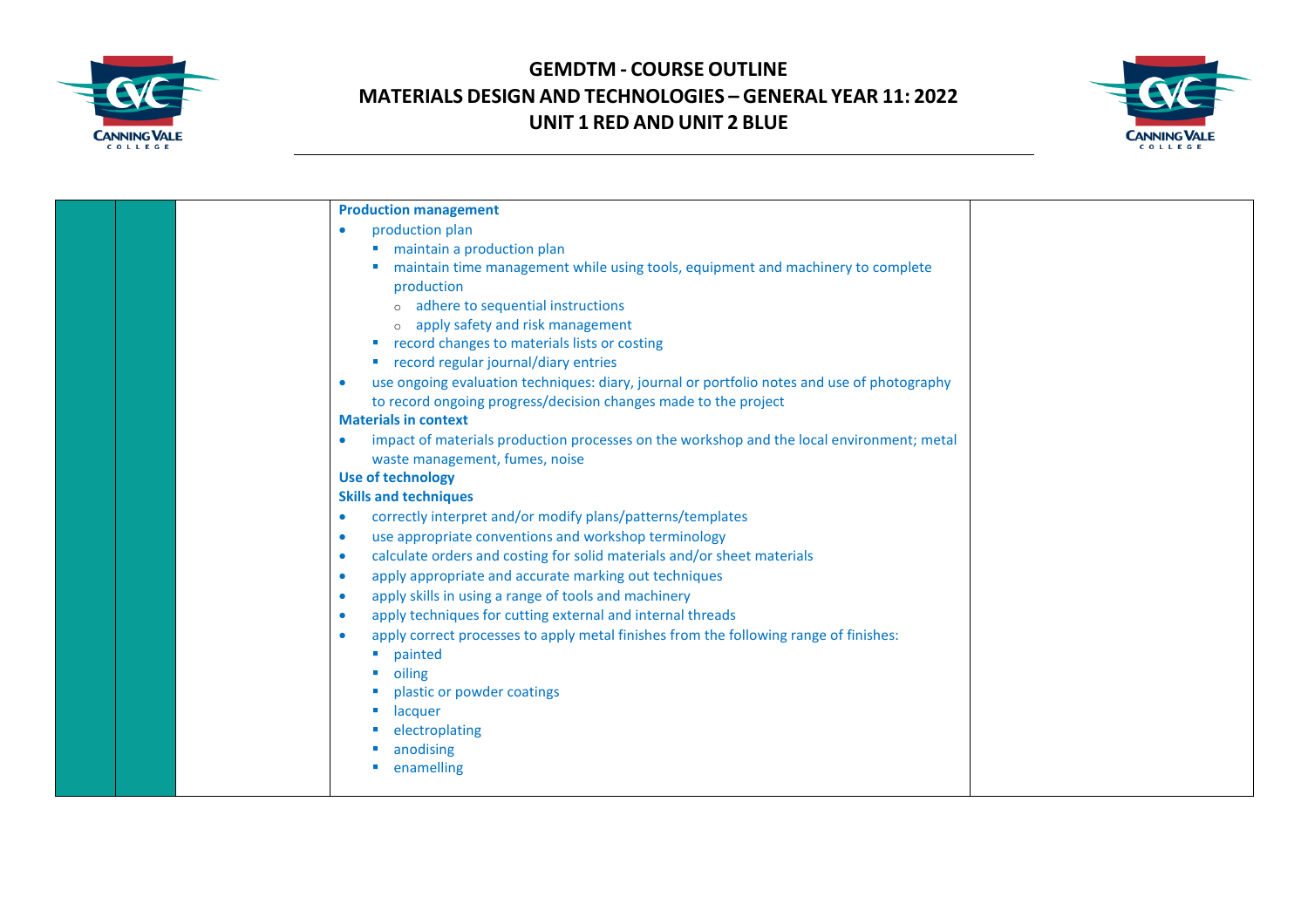



|                |          | <b>Safety</b> | <b>Safety</b>                                                                                           | Task 2: BBQ Design Folio               |
|----------------|----------|---------------|---------------------------------------------------------------------------------------------------------|----------------------------------------|
|                |          |               | correct use of personal protective equipment (PPE) where applicable                                     | Task 5 BBQ                             |
|                |          |               | occupational safety and health (OSH) practices appropriate to tasks being undertaken in                 | <b>Task7: Semester 1</b>               |
|                |          |               | workshops                                                                                               | <b>Response Booklet;</b>               |
|                |          |               | <b>Use of technology</b>                                                                                | <b>Finishes for metals</b>             |
|                |          |               | <b>Skills and techniques</b>                                                                            | Worksheet                              |
|                |          |               | read and correctly interpret plans/patterns/templates                                                   |                                        |
|                |          |               | use appropriate conventions and workroom terminology<br>$\bullet$                                       |                                        |
|                |          |               | select and apply appropriate and accurate marking out tools and techniques<br>- 0                       |                                        |
|                | $8 - 10$ |               | apply skills in using a range of tools for sheet metal fabrication<br>$\bullet$                         |                                        |
|                |          |               | apply skills in using a range of tools and machinery, including safe machine operation<br>$\bullet$     |                                        |
|                |          |               | correct use of machine speeds and cutting fluids<br>$\bullet$                                           |                                        |
|                |          |               | cutting patterns or shapes using gas or electric cutting equipment                                      |                                        |
|                |          |               | perform cold and hot forming of metal shapes<br>$\bullet$                                               |                                        |
|                |          |               | use permanent joining and non-permanent fixing of metals<br>$\bullet$                                   |                                        |
|                |          |               | use fixed or hand held grinding tools<br>$\bullet$                                                      |                                        |
|                |          |               | apply different metal finishes                                                                          |                                        |
|                |          |               | demonstrate workshop clean up procedures                                                                |                                        |
|                |          | <b>Safety</b> | <b>Safety</b>                                                                                           | Task 2: BBQ Design Folio               |
|                |          |               | correct use of personal protective equipment (PPE) where applicable                                     | Task 5 BBQ                             |
| $\overline{3}$ |          |               | conduct risk assessment for using specific tools/machinery<br>$\bullet$                                 | Task 6: Welding Exercises: Arc Welding |
|                | $1-5$    |               | demonstrate occupational safety and health practices appropriate to tasks being undertaken<br>$\bullet$ |                                        |
|                |          |               | in workshops                                                                                            |                                        |
|                |          |               | apply risk management strategies in the workshop/studio<br>$\bullet$                                    |                                        |
|                |          |               | recognise need and purpose of MSD (materials safety data) with regard to storage and<br>۰               |                                        |
|                |          |               | handling of hazardous substances and hazardous operations appropriate to situation                      |                                        |
|                |          |               | <b>Production management</b>                                                                            |                                        |
|                |          |               | production plan<br>۰                                                                                    |                                        |
|                |          |               | maintain a production plan                                                                              |                                        |
|                |          |               | maintain time management while using tools, equipment and machinery to complete                         |                                        |
|                |          |               | production                                                                                              |                                        |
|                |          |               | o adhere to sequential instructions                                                                     |                                        |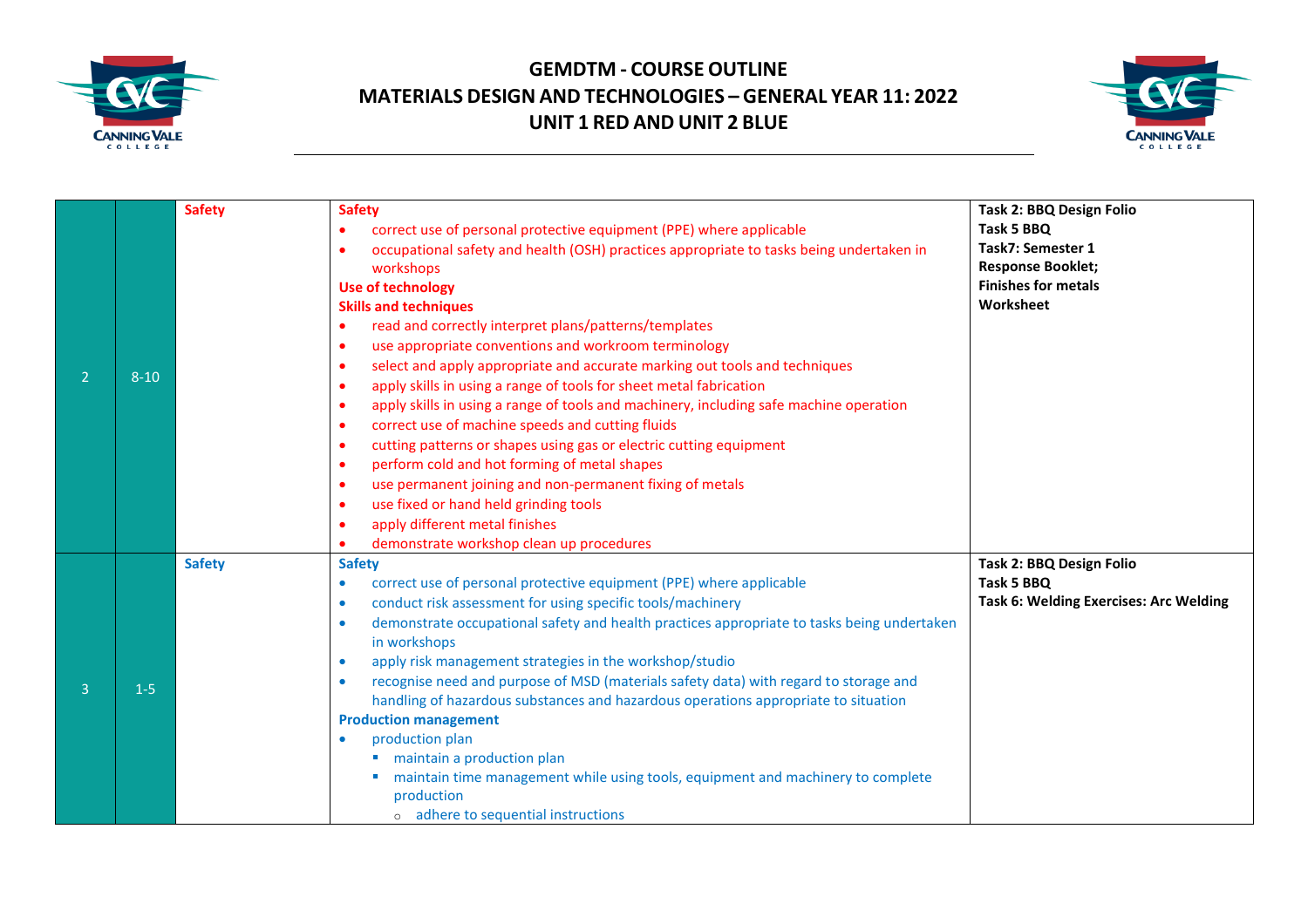



|                |          |                             | o apply safety and risk management<br>record changes to materials lists or costing<br>" record regular journal/diary entries<br>use ongoing evaluation techniques: diary, journal or portfolio notes and use of photography<br>$\bullet$<br>to record ongoing progress/decision changes made to the project<br><b>Nature and properties of Materials</b><br>Permanent and non-permanent fixings                                                                                                                                                  |                                                                                                           |
|----------------|----------|-----------------------------|--------------------------------------------------------------------------------------------------------------------------------------------------------------------------------------------------------------------------------------------------------------------------------------------------------------------------------------------------------------------------------------------------------------------------------------------------------------------------------------------------------------------------------------------------|-----------------------------------------------------------------------------------------------------------|
| $\overline{3}$ | $6 - 7$  | <b>Materials in context</b> | <b>Materials in context</b><br>impacts of the disposal of finishes, lubricants and other waste products<br>$\bullet$<br>identification of environmental considerations<br>$\bullet$<br>■ 3 Rs - reduce, re-use, recycle<br>■ ways to reduce waste<br>ways to re-use and recycle                                                                                                                                                                                                                                                                  | Task 5 BBQ<br>Task 8: Semester 2<br><b>Response Booklet;</b><br><b>Steel Production</b><br>Worksheet      |
| 3              | $8 - 10$ |                             | <b>Materials</b><br>$\bullet$<br><b>Nature and properties of materials</b><br>$\bullet$<br>origins of metal alloys<br>$\bullet$<br>production processes for making alloys<br>$\bullet$<br>uses of common alloys<br>$\bullet$<br>identification of common metal sizes, thicknesses and sections<br>$\bullet$<br>$\blacksquare$ bar<br>tube<br>$\blacksquare$ sheet<br>identification of common associated materials used with metal<br>$\bullet$<br>• abrasives<br>permanent and non-permanent fixings<br>adhesives<br>$\blacksquare$<br>finishes | Task 5 BBQ<br>Task 8: Semester 2<br><b>Response Booklet;</b><br><b>Metal Characteristics</b><br>Worksheet |